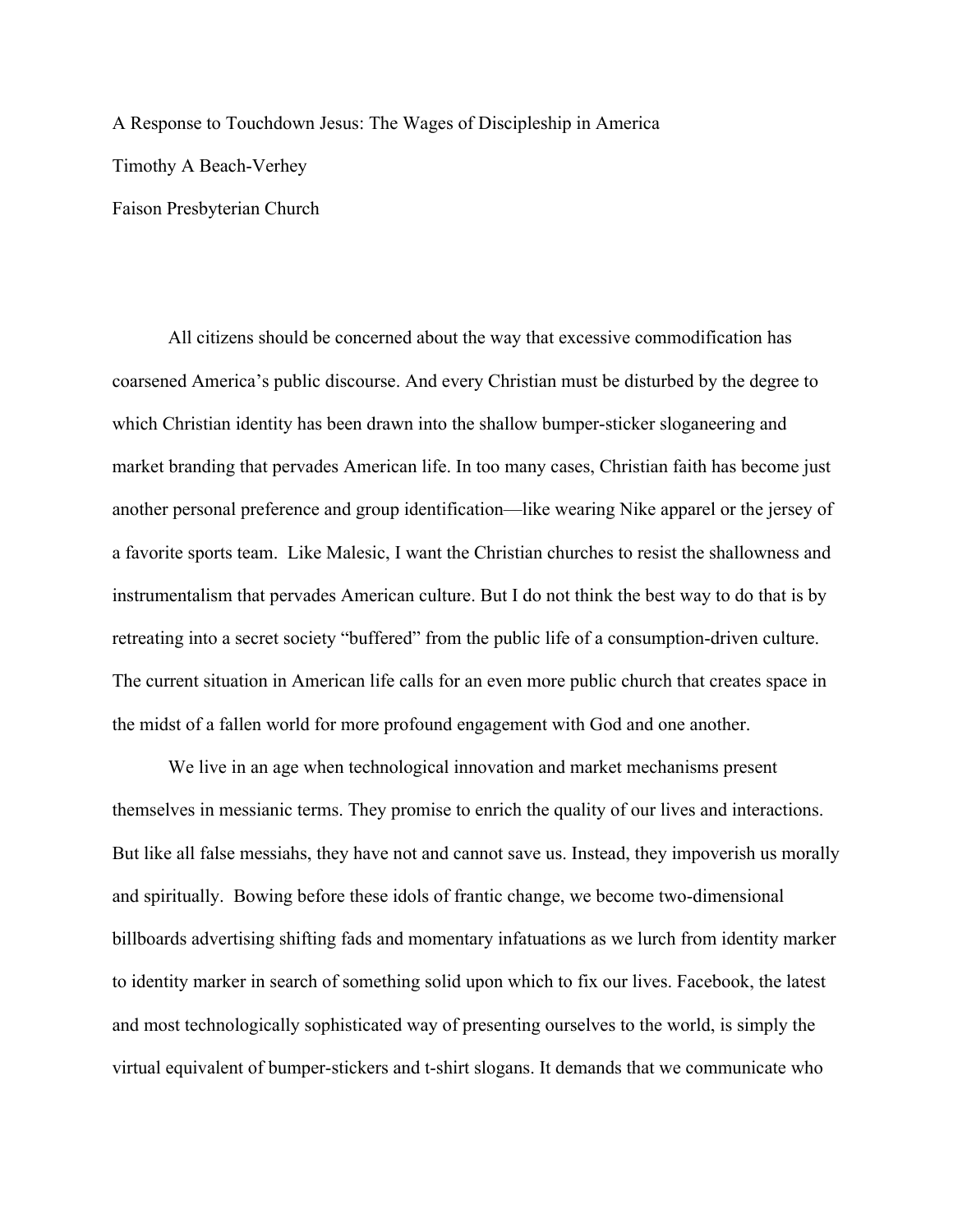we are and what matters to us in a word, a phrase, a link, a favorite restaurant, or a u-tube clip. Our discourse with one another is the frantic shorthand of people constantly on the move. Whether navigating the interstate or the information superhighway, whether walking the mall or surfing the internet, we flash lonely codes into the buzzing ether hoping to make tenuous contact with like-minded travelers as we race past one another.

In such a world, the ability to control and manipulate symbols confers both power and profit. Knowing how to draw and maintain the attention of a fickle and fluctuating crowd is the secret of electoral success and profit margin. Every advertising executive, cable broadcaster, and savvy politician knows that. In a fragmented culture, they preen and posture to draw a relevant market segment or significant electoral block. In a society that is still as religious as our own, it is no surprise that politicians manipulate Christian symbols to consolidate power and entrepreneurs use Christian identity to serve the profit motive.

As Malesic notes, this is not a novel predicament in the history of Christianity. Through the ages, Christian identity and witness have been compromised by association with a broken and sinful world, especially when the church has been prominent or powerful. While many bemoan the declining authority Christian faith over our society, it is also clear that desperate attempts to cling to crumbling grandeur have actually accelerated our skid into irrelevance. Christianity has been reduced to just another choice in a marketplace crammed with pleasingly packaged options. Christian leaders have become sales people offering a money back guarantee if you are not completely satisfied and Christians are transformed into savvy consumers, restlessly searching for the best spiritual deal in a buyer's market. Through such slippery compromises with the world, Christianity may continue to exist as a religion, but it does so by bowing before the spirits of the age. This is one of the dangers that Christianity has always faced.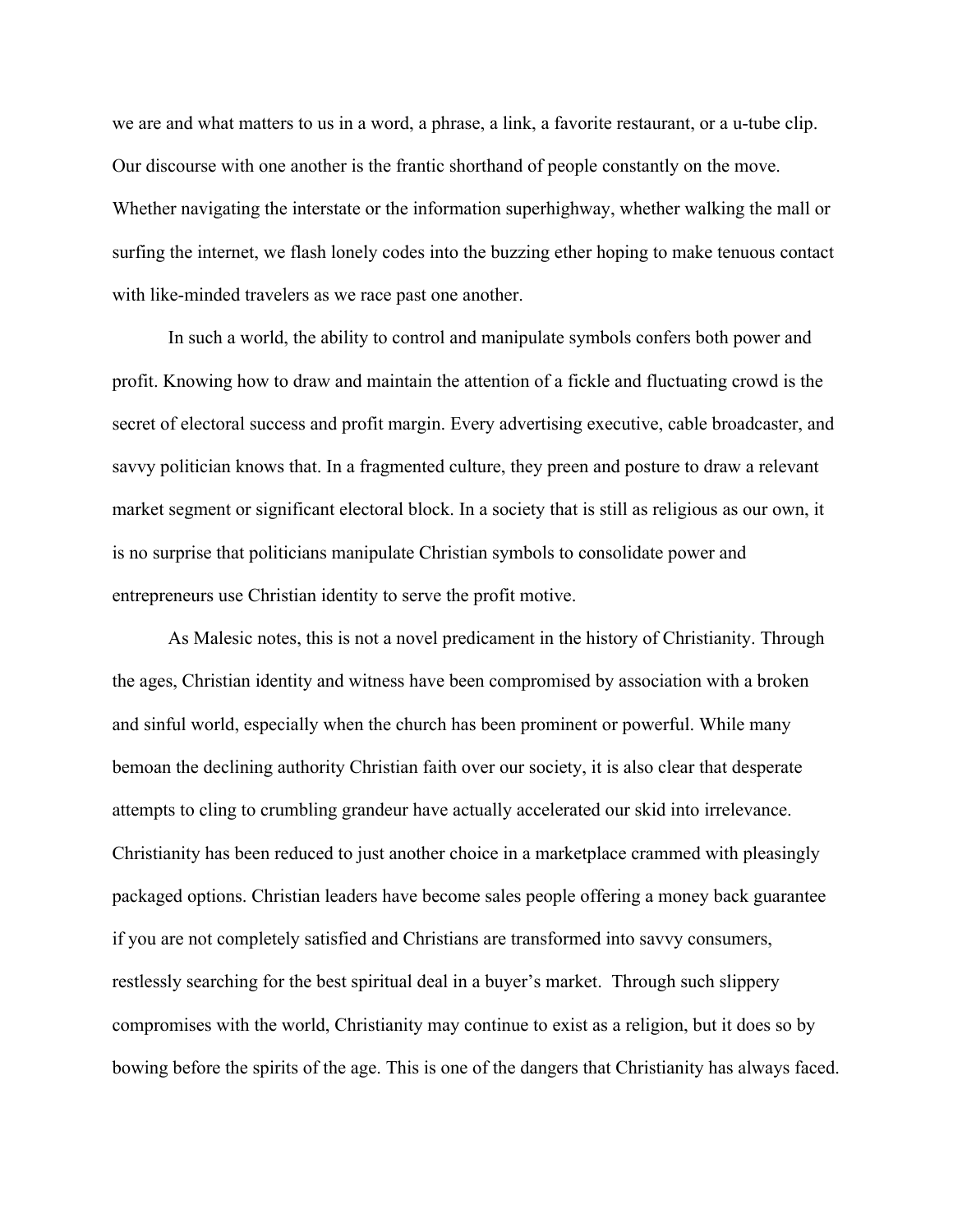It did not start with Constantine. It has been present since Satan tempted Jesus by offering him the world and the disciples argued over who was the greatest.

Like Malesic, I am convinced that we need to find ways to resist the spirits of our age. And I am persuaded that our resistance has something to do with strengthening the liturgical practices at the heart of Christian identity. I do not believe, however, that the best way to protect the practices of the church and the importance of Christian identity from corruption is through secrecy. Malesic appeals to Cyril of Jerusalem's effort to make the sacraments a secret reserved for true believers as a way to place, as he put it, "a buffer between the public life of the streets and the liturgical life of the church." By hiding the most essential aspects of Christian faith from public view, Cyril hoped that he could prevent people from manipulating them for self-serving economic and political reasons. Removing the markers of Christian identity from public display would remove the temptation to use them for public posturing and self-promotion. Drawing on Cyril, Malesic's strategy seems motivated by Jesus' warning not to "practice your peity before others in order to be seen by them; for then you have no reward from you Father in heaven" (Matt. 6:1).

Nevertheless, I see two major danger's in Malesic's strategy, one primarily for Christians and the other for the world. At the conclusion of his essay, Malesic hopes that by stepping away from a public posture the church may learn humility. I am concerned that the sort of secrecy he encourages is equally prone to arrogance and triumphalism as the popular public faith he decries. During my senior year in college, I decided to go to seminary, but I was reluctant to tell anyone because I feared they would misunderstand. I was afraid they would confuse my motives with the self-righteous piety I loathed. In other words, I did not want to be confused with other Christians whom I did not think were worthy of the name. What was that but arrogance?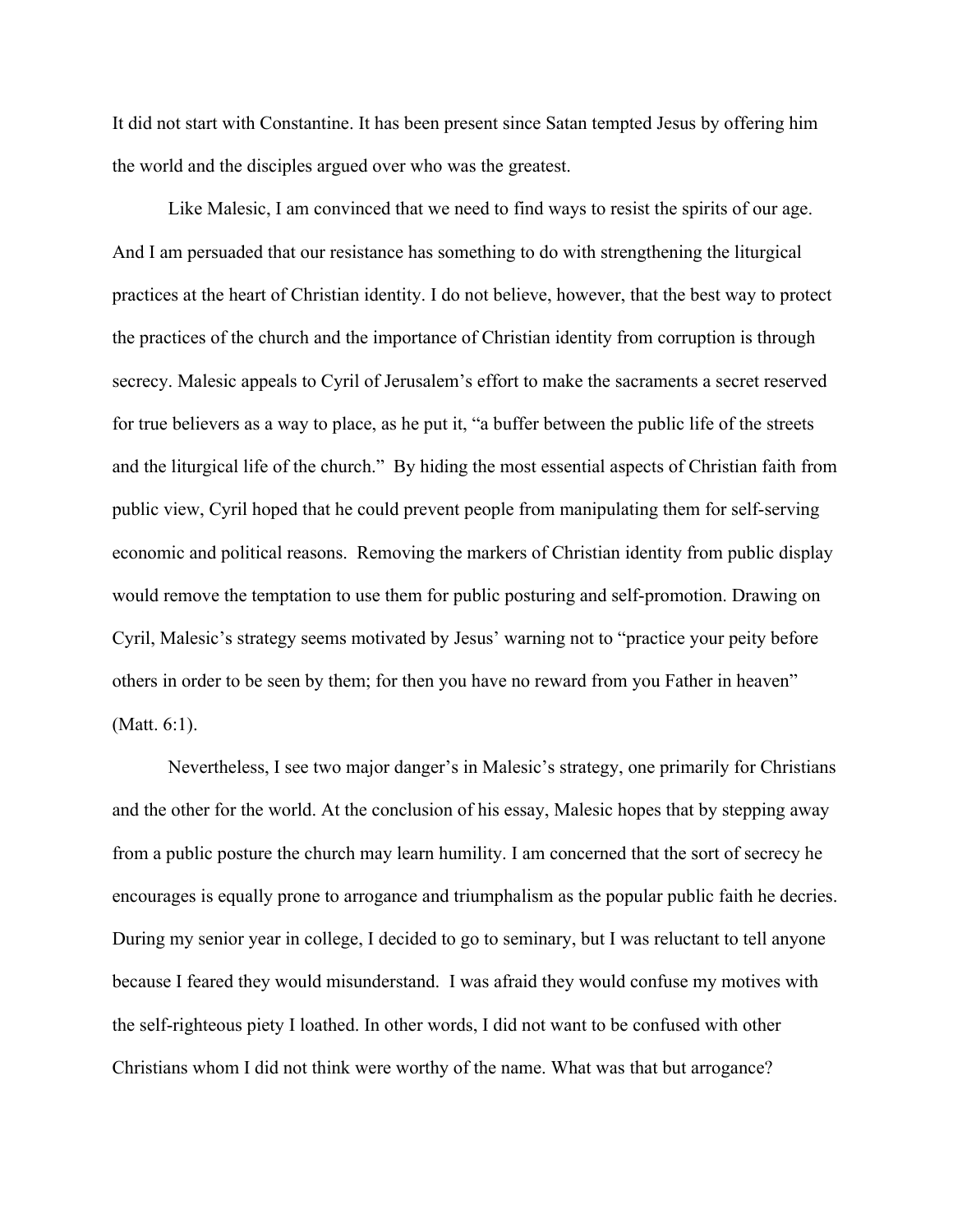Ironically, my desire to keep quiet was motivated by the same sort of self-righteousness I associated with Christians who wore their faith on their sleeves. A church that creates a buffer between itself and the world (and other, less authentic, Christians) will not escape the danger of self-righteous arrogance. It will likely fall prey to it more wholeheartedly, without the corrective of critical publicity or the virtue of evangelical concern for the world. Such a secret liturgy might end up bearing witness to Christians' feelings of superiority rather than to the gospel of Jesus Christ.

The second danger I fear is that the church's retreat from public life will abandon the world to the spirits of the age. The church's public witness, however imperfect, challenges the prevailing ethos even as it occasionally submits to it. Since its birth, the church has provided a new kind of social space and different type of public institution. In an age when family and clan dominated human identity, the church bore witness to the family of God. In an era when a person's responsibilities to the state dominated most institutions, the church insisted that its citizenship was in heaven. Certainly Christians regularly fell under the spell of these false gods and the church itself was often corrupted by their influence. But as long as the church had a foothold in the world, none of these false gods could hold absolute sway. They were always opposed, however imperfectly, by a public witness to the true sovereign, God almighty.

The strategy of secrecy, I fear, would simply abandon the field to the spirits of the age in the name of an elusive and impossible purity. When I first began working at Davidson College, the student body seemed to fall into two warring camps, the overtly Christian students and the militantly secular ones. The campus was in the grips of the culture wars largely because a plurality of the student body, who felt at home in neither camp, was silent and confused. They did not know what to say or how to identify themselves. They were Christian but did not identify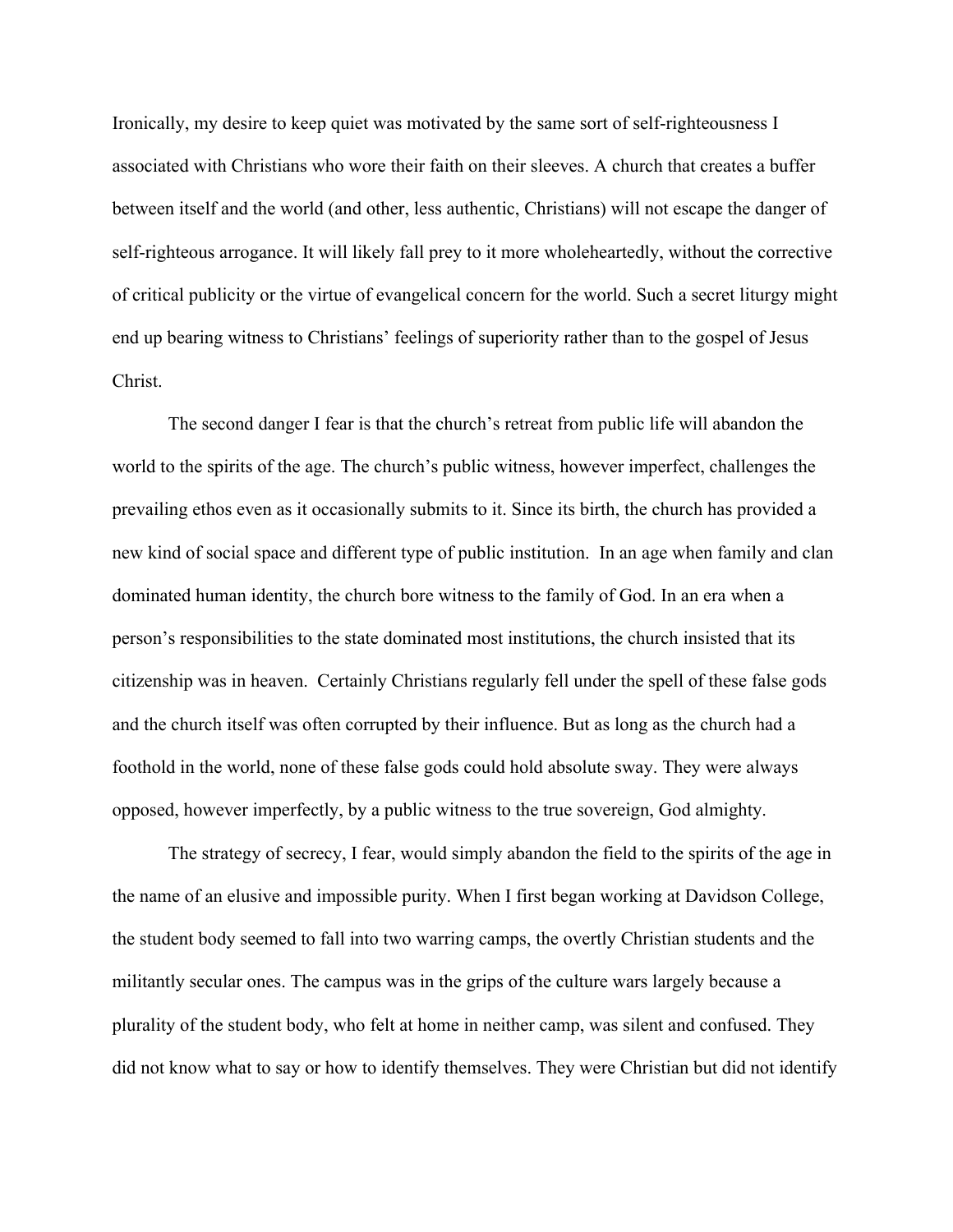with the judgmentalism associated with it. They were not comfortable with anti-religious secularism, but they did not have a cogent argument against it. So they remained silent, leaving the public space to the rabid belligerents, whose self-righteous triumphalisms were simply ironic mirror images of one another.

Over the years, I am happy to say, those students found their voices. They found the courage to speak, even when they were not sure how best to say what was on their minds and in their hearts. They publicly proclaimed their faith in God and tried to embody it in their actions, even though neither was simple or straightforward. The battle lines were muddled by their public witness and the debate transformed into a conversation by their searching humility. The culture wars became an intense dialogue about human existence in an ambiguous world because these previously silent students, these secret Christians, found an inarticulate, tentative, and unsure public voice.

I fear that Malesic's hope for a purer church would simply abandon the public realm to the war of phony gods and the agony of false alternatives. We must not underestimate the significance of the church's imperfect, unsure, inarticulate, and ambiguous public witness. In a sermon about the call to ministry, Barbara Brown Taylor warns people considering this vocation that

if you decided to go ahead and do this, then your parishioners are going to watch *everything* you do—not only the way you run a meeting or hold a baby, but also how fast you drive your car and whether you bite your fingernails. They will do this because you are their parson—their representative person—who stands on the tipsy edge between God and God's people, having promised to be true to them both. People will watch you to see what a life of faith really looks like.<sup>1</sup>

Such responsibility provokes in any sensible minister a painful degree of "imposter's syndrome." No one can live up to such expectations. But then she reminds us that Peter, the rock upon which Jesus built the church, was far from perfect, courageously proclaiming Jesus the messiah one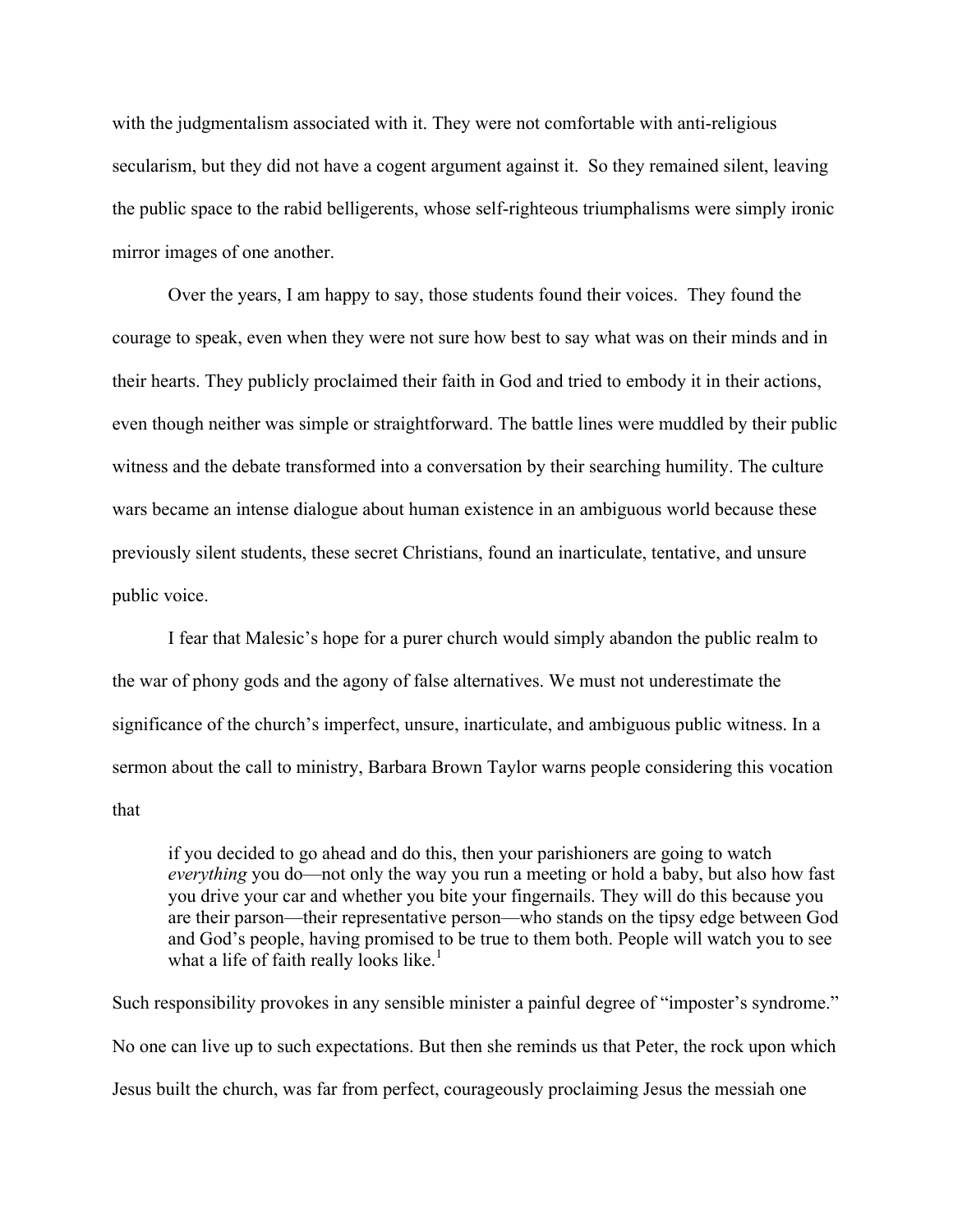moment and denying him the next. "If Peter is our model, then no one has to suffer from imposter's syndrome. God knows who we are. God has known all along." (55) At the end of the sermon, she remembers what a particularly wise and beloved mentor told her when she complained about the impossible weight of perfection. He said, "Oh lovely, that is not your job. If you decide to do this, then you're not promising to be perfect. You're just consenting to be visible—to let other people watch you while you try to figure out what real life is all about." (56)

Not only pastors, but all Christians are called to this sort of publicity (and nothing more). The church is, to revise the old Protestant dictum, the *Parsonhood of all Believers*. We are not called to be perfect, but to be visible. We are called, in the midst of our confusion and imperfection to wrestle with God, the world, and one another as we try to figure out what it means to follow Jesus. In the end, a public church does not bear witness to its own goodness or the purity of its own identity, but to the God who is graciously sovereign over all things. As Christians gather to celebrate the sacraments, read scripture, and pray, we proclaim God's power, goodness, and wisdom, not our own. We place our hope in God's unwavering identity as gracious savior, not our own jumbled, confused, and shifting character.

Christians are God's prodigal but repentant children who stumble each week back toward the house of God, before and on behalf of the whole world, surprised each time to find ourselves welcomed into the bosom of the Father. These public practices offer us and the whole desperate world hope that we are not lost or alone amidst the buzz and static of a commercial and technological age. I thank God that the church continues to offer an imperfect, inarticulate, and ambiguous public witness.

## Questions to Consider: